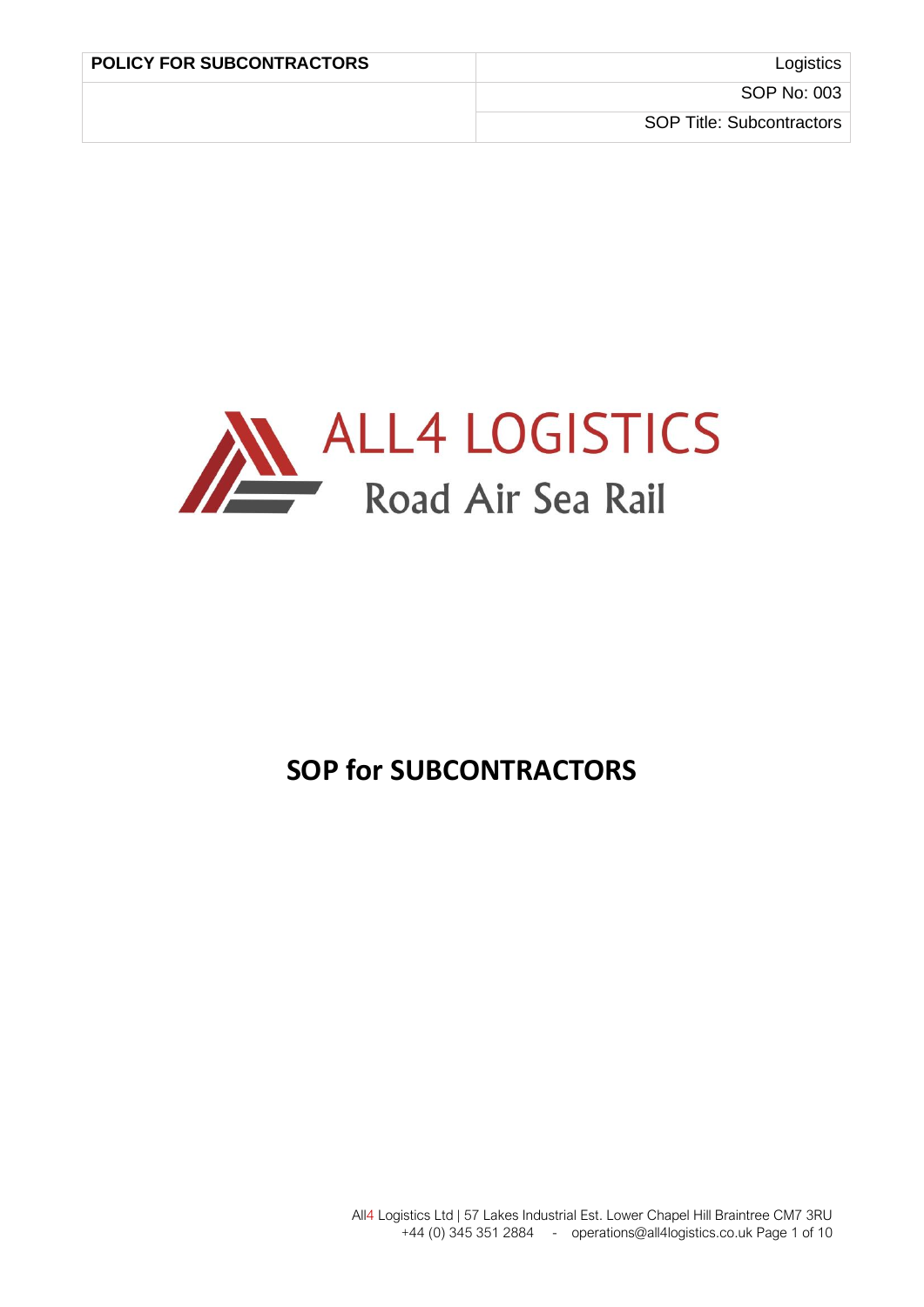| <b>POLICY FOR SUBCONTRACTORS</b> | Logistics                        |
|----------------------------------|----------------------------------|
|                                  | SOP No: 003                      |
|                                  | <b>SOP Title: Subcontractors</b> |

#### **SOP Number 003/2021**

## **SOP Title Subcontractors**

|                   | <b>NAME</b>                                        | <b>TITLE</b>    | <b>SIGNATURE</b> | <b>DATE</b> |
|-------------------|----------------------------------------------------|-----------------|------------------|-------------|
| <b>Author</b>     | <b>Caroline</b><br><b>Millea</b><br><b>Downing</b> | <b>Director</b> |                  |             |
| <b>Reviewer</b>   | <b>Ron Prince</b>                                  | <b>Director</b> |                  |             |
| <b>Authoriser</b> | <b>Caroline</b><br><b>Millea</b><br><b>Downing</b> | <b>Director</b> |                  |             |

**Review Date: 01/07/2021**

| <b>READ BY</b> |              |                  |             |
|----------------|--------------|------------------|-------------|
| <b>NAME</b>    | <b>TITLE</b> | <b>SIGNATURE</b> | <b>DATE</b> |
|                |              |                  |             |
|                |              |                  |             |
|                |              |                  |             |
|                |              |                  |             |
|                |              |                  |             |
|                |              |                  |             |
|                |              |                  |             |
|                |              |                  |             |
|                |              |                  |             |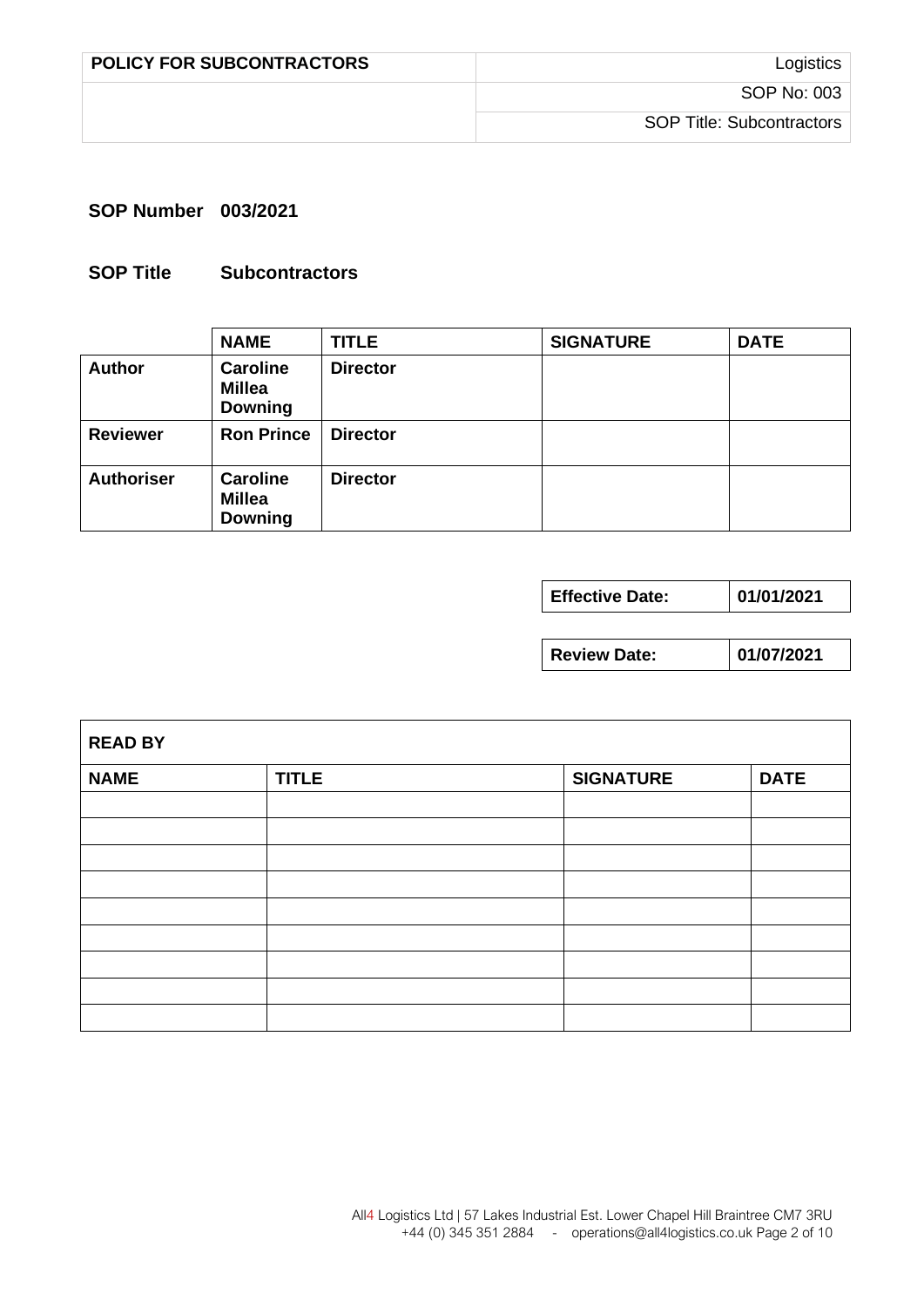| <b>POLICY FOR SUBCONTRACTORS</b> | Logistics                 |
|----------------------------------|---------------------------|
|                                  | SOP No: 003               |
|                                  | SOP Title: Subcontractors |

#### **1. PURPOSE**

The purpose of this Standard Operating Procedure (SOP) is to describe the standard procedures to be followed on every job or assignment with subcontractors working with or for All4 Logistics Ltd.

We appreciate that you may not think that these relate to you, but you must be aware of these policies and know what your responsibilities are as an employee. Each of these policies is available on request from All4 Logistics Management Office.

## **2. SCOPE**

This SOP applies to jobs and assignments conducted by or for All4 Logistics Ltd and involving subcontractors. The policies below need to be communicated to all our subcontractors.

Job documents related to this SOP are consent contracts, assignment contracts, custom related documentation, cargo information sheet, informed consent forms, and, where applicable, special permits and licences regarding what is being transported. Others include but are not limited to case report forms, travel diaries, departmental and client-specific SOPs, organisation chart, training documentation and workflow instructions.

#### **3. HEALTH & SAFETY POLICY**

#### **3.1 Commitment**

All4 Logistics Ltd recognises and accepts its legal responsibilities as an employer under the Health and Safety at Work Act 1974 and associated legislation and Codes of Practice and:

- a. Undertakes to comply with all statutory health Legal, and other and safety requirements
- b. Gives its total commitment to do everything, so far as is reasonably practicable, to protect the safety, health, and welfare of all its employees and any other persons (visitors, sub-contractors, client, public) whose health and safety may be affected by the company's business activities.
- c. Acknowledges that people are a vital resource and that promoting health and safety is a mutual objective for the company and its employees at all levels; therefore, adequate financial, technological, human, and other resources will be made available to ensure effective communication and implementation of this policy.

#### **3.2 Managing Health & Safety**

All4 Logistics Ltd is a leading provider of specialist UK transport and global logistic coverage, in house vehicles, warehousing and freight forwarding services. All4 Logistics is licensed to carry all classes of Hazardous Freight throughout the UK and Europe, including Class 7 Radioactive and Class 1 Explosives.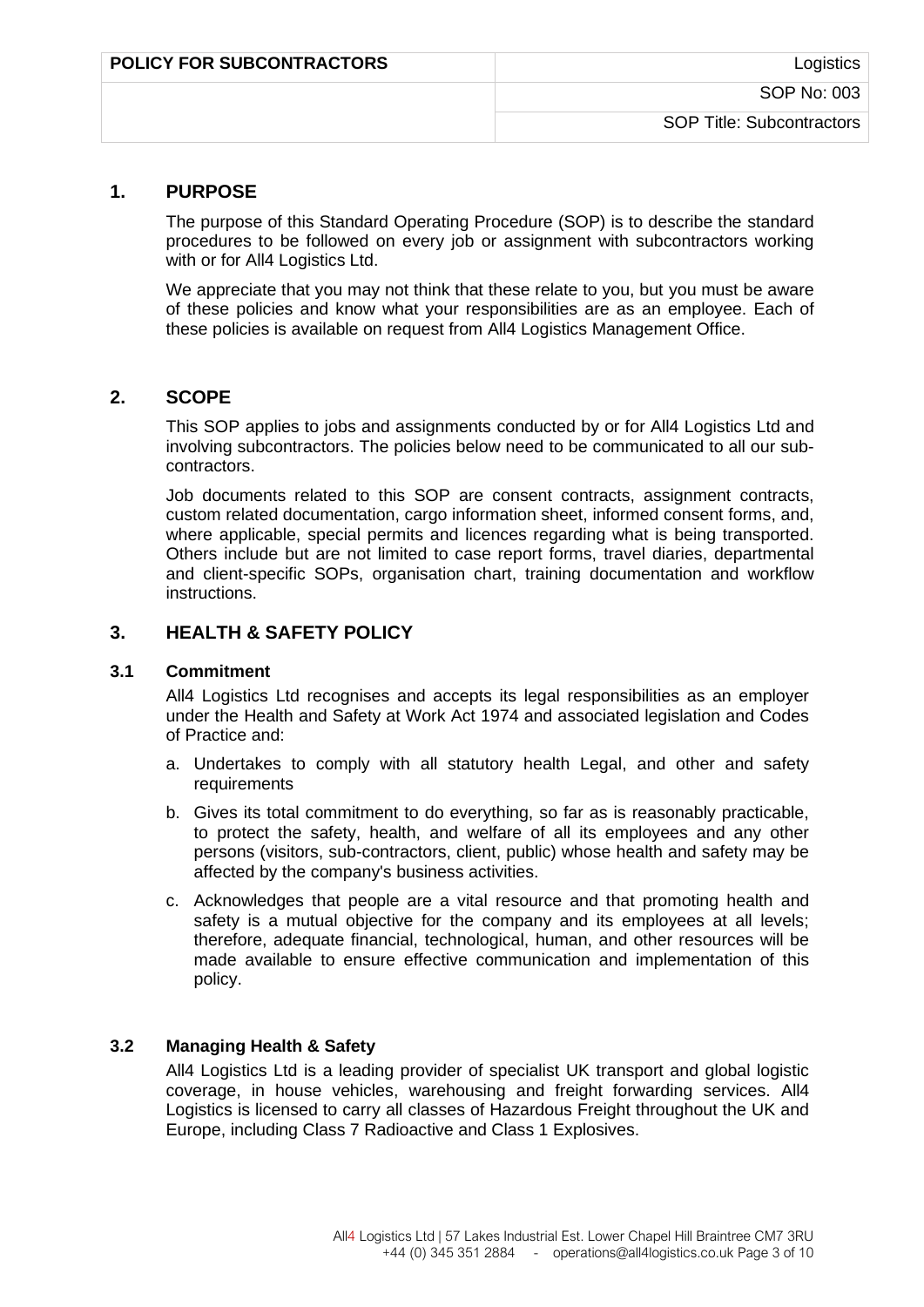| <b>POLICY FOR SUBCONTRACTORS</b> | Logistics                        |
|----------------------------------|----------------------------------|
|                                  | SOP No: 003                      |
|                                  | <b>SOP Title: Subcontractors</b> |

Each job or assignment is carefully considered before deploying any staff, and any risks/hazards are continually monitored and managed from collection, during transportation and upon delivery.

To reduce risks and ensure that we work safely and comply with applicable statutory, regulatory and other relevant requirements, our activities are managed through a robust control management system that:

a) Complies with the requirements of ISO9001.

b) Is maintained by a dedicated Control Manager.

c) Contains all the information, policies, processes, procedures, guidelines, assessments, and information required to safely and effectively undertake all our activities.

d) Underpins everything that All4 Logistics Ltd does.

We have established objectives and targets against which we measure our performance and the commitments made in this policy to deliver continual improvement to All4 Logistics Ltd, our subcontractors, our customers, and persons potentially impacted by our activities.

#### **3.3 Strategic Aims**

The following key objectives will be achieved by several focussed and continuous efforts (detailed within the policy), which the business will commit to, and individuals will take ownership and responsibility for delivering.

1) To prevent accidents and cases of work-related ill health and provide adequate control of health and safety risks arising from work activities.

2) To encourage, maintain and develop a positive Health & Safety culture within the business and mindset within employees.

3) To comply and surpass industry requirements, our QMS addresses and supports our strategies for delivering UK transport and global logistic coverage, in house vehicles, warehousing and freight forwarding services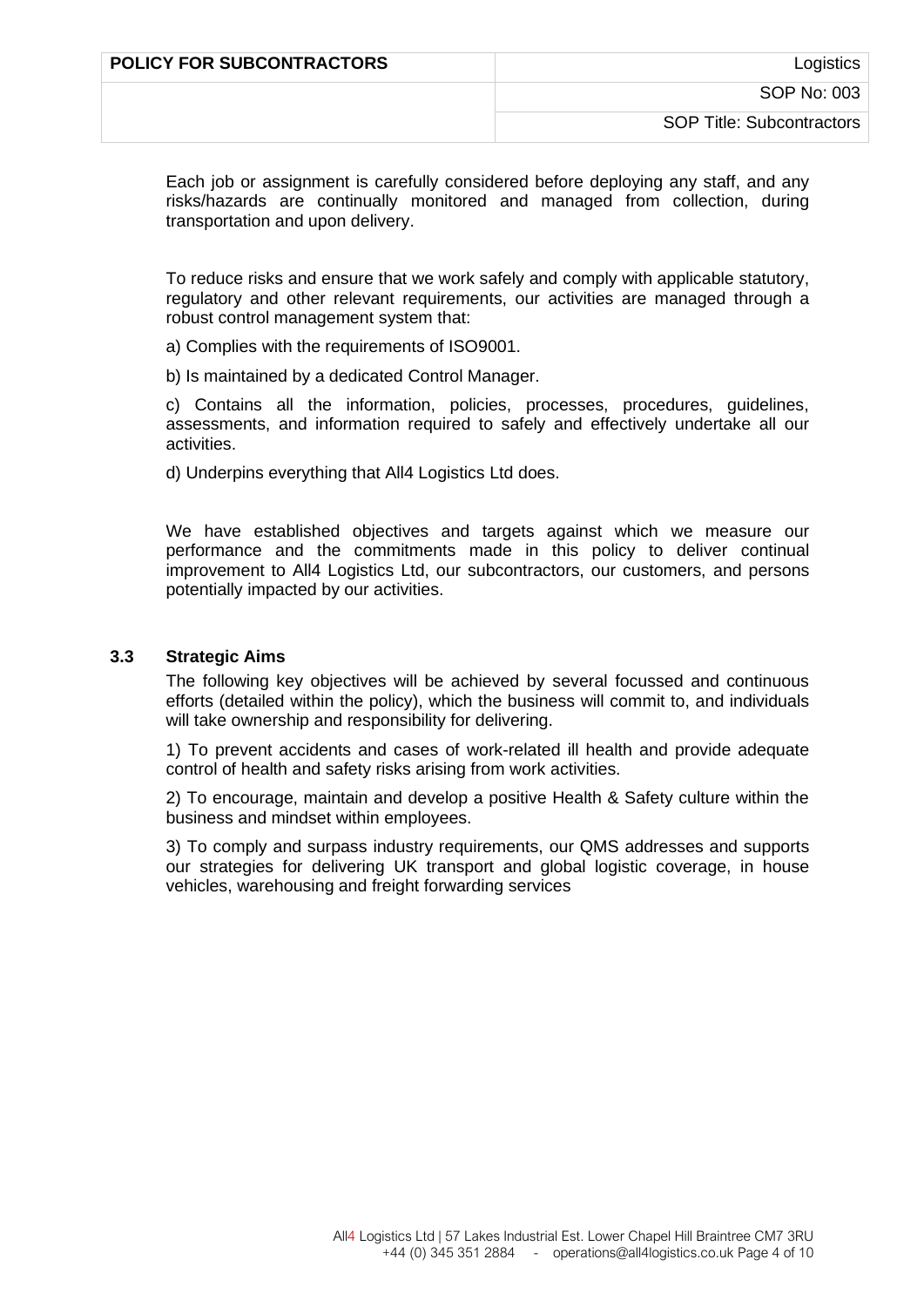| <b>POLICY FOR SUBCONTRACTORS</b> | Logistics                 |
|----------------------------------|---------------------------|
|                                  | SOP No: 003               |
|                                  | SOP Title: Subcontractors |
|                                  |                           |

# **4. ENVIRONMENTAL POLICY / DUTY OF CARE**

ALL4 Logistics Ltd is committed to providing safe, fast and specialised transportation and logistics services and solutions that help its clients increase efficiency and improve environmental performance.

All4 Logistics recognises its responsibility to minimise its impact on the environment and is committed to continuous environmental improvement and operating sustainably. This will be achieved through the implementation of the following objectives:

#### **1. Compliance**

- Comply with or exceed the requirements of current environmental legislation, codes of practice and client requirements. Where no regulations exist, we shall aim to set our own exacting standards.
- Measure impact on the environment and set objectives and targets for environmental improvement, enabling us to monitor, review continually, and improve our environmental performance.

#### **2. Environmental Impact**

- To maintain its commitment to preventing pollution first by minimising hazardous materials used, spills, waste generation, and conserving natural resources.
- Minimise waste generated by our activities and re-use or recycle where possible.
- Minimise energy and water consumption in our buildings, vehicles, and operational processes to conserve supplies and minimise our consumption of natural resources.
- Purchase, operate and maintain company vehicles with due regard to environmental issues and minimise environmental impact by replacing vehicles with more technically advanced and efficient alternatives and encouraging alternative means of transport when advisable.
- Reduce and render harmless, wherever practicable, all emissions to air, land, and water.
- Where possible, purchase products and services that do the least damage to the environment.
- Assess the environmental impact of any new processes, products, or services we intend to introduce in advance and implement any necessary controls to minimise impact.
- Consider and practise sustainability in all our business activities.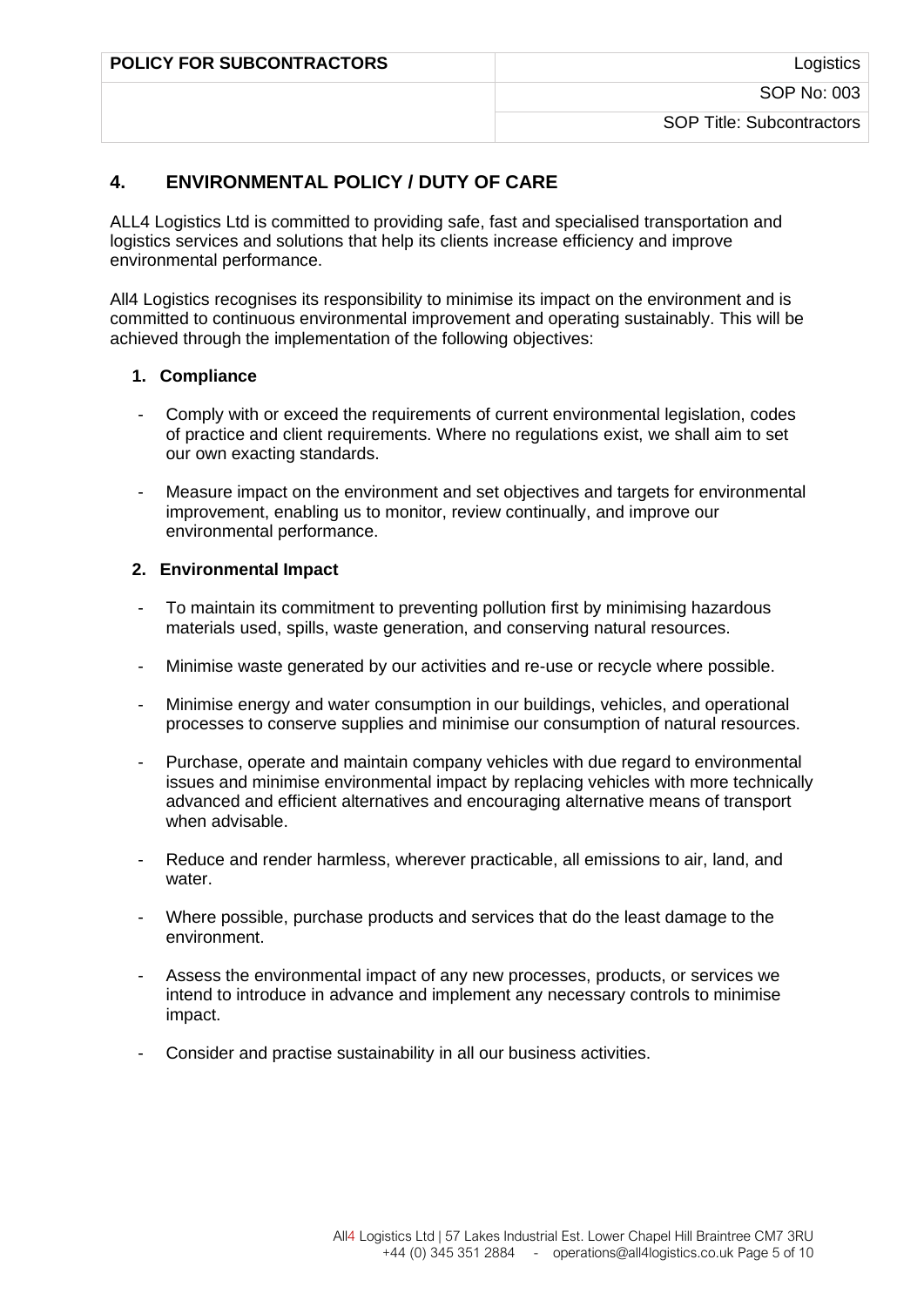| <b>POLICY FOR SUBCONTRACTORS</b> | Logistics                        |
|----------------------------------|----------------------------------|
|                                  | SOP No: 003                      |
|                                  | <b>SOP Title: Subcontractors</b> |

#### **5. Communication**

- Ensure our employees have sufficient awareness of environmental issues, experience, and training to meet their environmental responsibilities and support/contribute to the achievement of our environmental objectives.
- Encourage our customers, suppliers, and sub-contractors to adopt similar principles to support our environmental commitment.
- Communicate this policy to all employees (and to external bodies or the public on request).
- All management and staff within **All4 Logistics** are committed to achieving continuous environmental improvement by implementing this policy, which will be reviewed at least annually and updated as necessary.

# **Quality Policy**

**All4 Logistics Ltd** is committed to providing high-quality service in everything that we do. This will be achieved by continuously improving and developing:

#### - **Customer Care/Service**

Complete customer satisfaction is our primary objective which we hope to achieve by recognising, understanding, and evaluating our:

- o Clients' needs and expectations whilst striving to exceed them continually.
- $\circ$  Clients' goals whilst striving to align them with All4 Logistics business goals to ensure common focus and collective outcomes.

#### **Business Management System**

All4 Logistics strives to operate an effective and efficient Business Management System (BMS) based on the requirements of ISO 9001. The BMS ensures that we comply with all applicable statutory, regulatory, and other relevant requirements and is supported by a complete set of processes and procedures for undertaking all of our business activities.

Our Quality system ensures that our services fulfil the client's needs and that we guarantee our staff, suppliers, and sub-contractors are competent and adequately resourced, that they understand the need for individual responsibility and that our communications are effective. The BMS defines how we; inspect, audit, correct and review our work.

Our Environmental system ensures that we limit the impact and prevent pollution to land, air and water and nuisance to local communities by ensuring that any discharges to the environment are eliminated or controlled. It ensures that we make efficient use of natural resources and states how we aim to improve the environmental quality of our work locations.

Our Safety and Health system is intended to help avoid incidents and prevent harm to employees, sub-contractors, employers and persons impacted or affected by our works.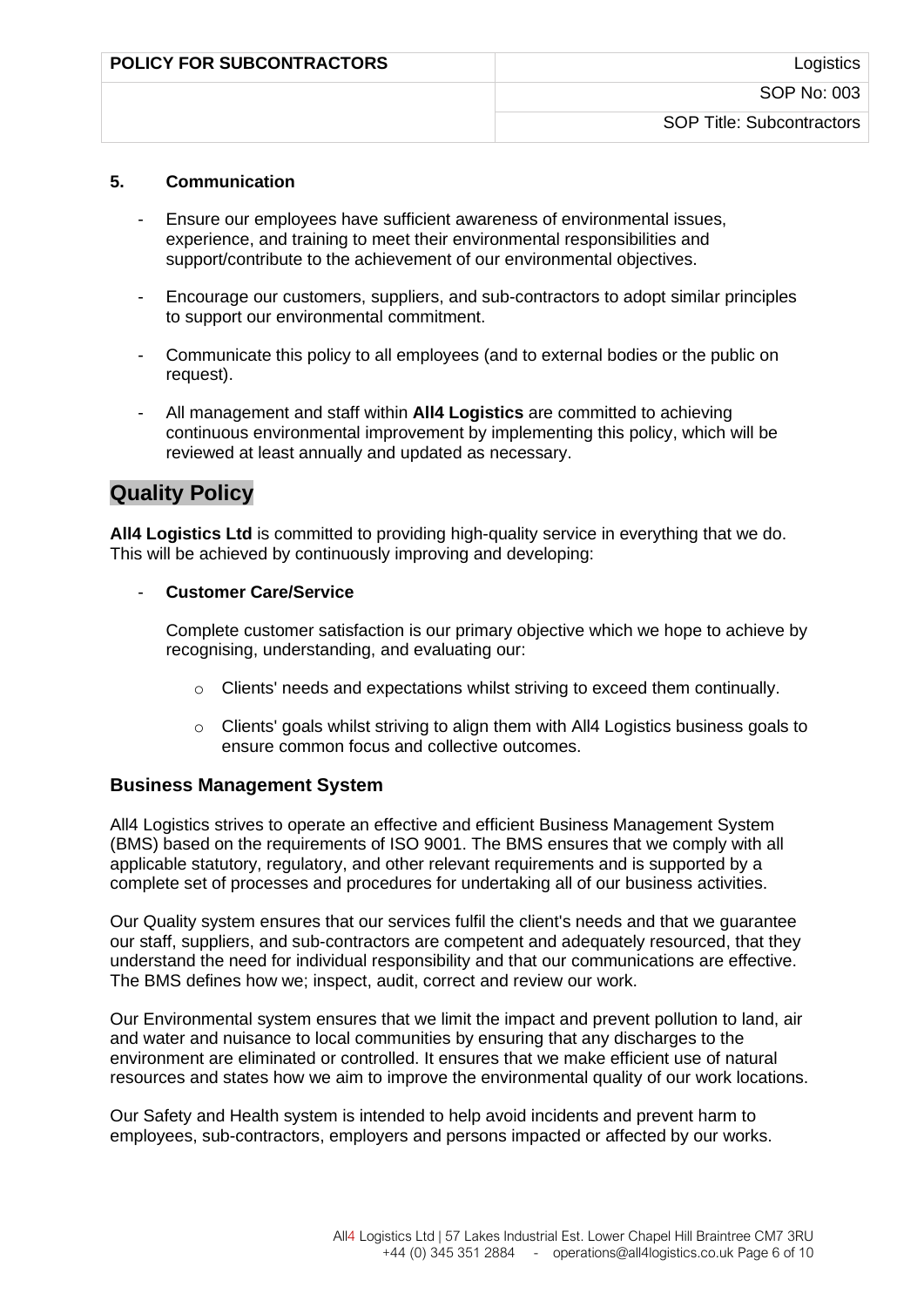| <b>POLICY FOR SUBCONTRACTORS</b> | Logistics                 |
|----------------------------------|---------------------------|
|                                  | SOP No: 003               |
|                                  | SOP Title: Subcontractors |

We have established objectives and targets against which we measure and monitor our BMS performance to deliver continual improvement to All4 Logistics staff, clients, and customers.

#### **Resource Management**

Continuous professional development and enriched personal satisfaction of all All4 Logistics employees is a priority which will be achieved via committed investment in core principles of skills training, competence development, supervision, monitoring, and mentoring coupled with regular communication with employees.

## **Communication**

Each employee will be made aware of the importance and content of this policy and will be actively encouraged to contribute towards the success of the BMS and the improvement and development of quality within the business.

# **Accident / Incident Reporting**

In the event of an Accident/incidents, ensure no one else gets hurt (including you), call emergency services if necessary, make the area safe, then call and inform the All4 Logistics Manager for the work ASAP.

Take pictures of the site and surrounding area IF it is SAFE and APPROPRIATE. Note that PROMPT reporting is vital.

For internal reporting, "INCIDENT" also covers:

- **Pollution**
- Accident to visitor (client)
- Accident to member of the public
- Property / Vehicle Damage
- NEAR MISSES

## **Near Miss Reporting**

Near Misses and Hazard Spots are to be reported to the All4 Logistics Job Manager at the time of recognition to prevent any accidents.

A record of the hazard/ near miss should then be recorded in an All4 Logistics Near Miss File. Any trends or reoccurring incidents which can be monitored to prevent any future accidents should be addressed by All4 Logistics Management and or responsible person.

## **PPE Policy**

All operatives working for All4 Logistics are required to adhere to the All4 Logistics PPE Policy. The equipment worn on-site for All4 Logistics operatives is the minimum requirement; however, some clients may require additional PPE.

When working on-site, it is expected that all All4 Logistics operatives and operatives working for All4 Logistics wear full PPE at all times. The minimum requirement consists of; hardhat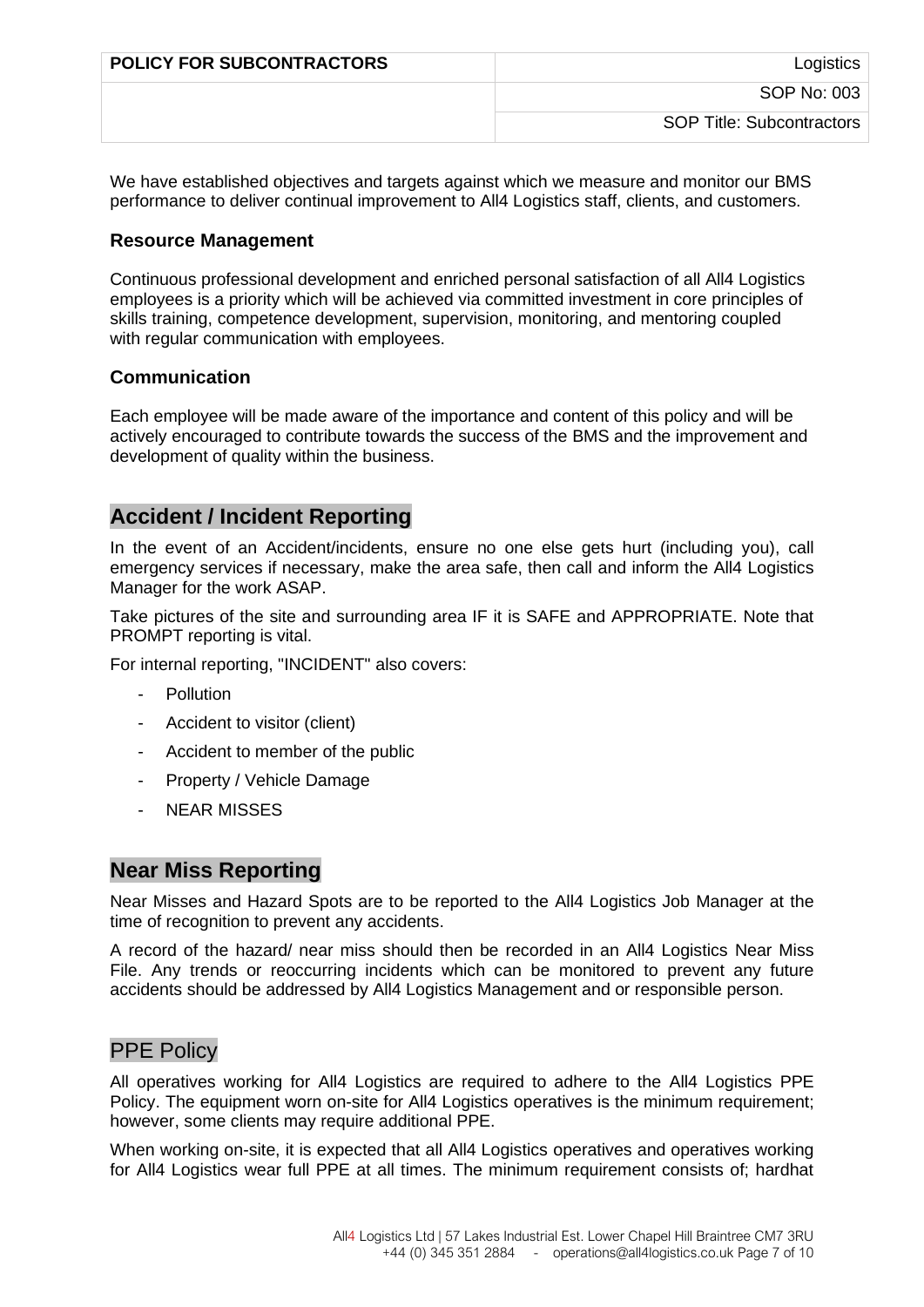| <b>POLICY FOR SUBCONTRACTORS</b> | Logistics                        |
|----------------------------------|----------------------------------|
|                                  | SOP No: 003                      |
|                                  | <b>SOP Title: Subcontractors</b> |

(when applicable), high visibility waistcoat, work trousers, safety footwear, eye protection (when applicable), Gloves (when applicable) and facemask.

# **Training Policy**

All4 Logistics' policy holds a minimum requirement of training and competence for those who will be under its employment or undertaking works for the company (subcontractors).

An internal induction will occur, including a briefing on All4 Logistics' document control, safe systems of work, emergency procedures, risk assessments, awareness of the equipment used, and its safe use.

Other training includes First Aid Hazardous Materials Handling and Safety.

# **D&A Policy**

Employees should not be under the influence of alcohol or drugs or test positive for either at work or bring or consume alcoholic drinks or drugs whilst at work or on All4 Logistics work sites unless preauthorised by managers for a permitted event. Any breach of this rule will result in disciplinary action and may result in dismissal.

All employees must inform the All4 Logistics Management if they need to take any medication, which may cause drowsiness, impair reflexes or reaction times.

# **Driving Policy (MORR)**

Employees driving on behalf of All4 Logistics must be vetted to ensure they are adequately licenced, competent, suitably trained, and medically fit to do so, including an initial eyesight check and subsequently six monthly after that.

Those required to drive an HGV at work must undergo an induction involving an initial driving assessment from an internal RoSPA qualified assessor, which should identify any remedial actions necessary plus the frequency of future assessments if any. All HGV drivers will be trained and signed off as 'competent operators' of any jetting vehicle they are required to operate.

Newly qualified drivers (less than two years), depending on the result of their initial assessment, may result in the driver being limited to the size of the vehicle to be driven for the first six months (small car derived van, not large 3.5-tonne van), authorisation to drive a larger vehicle is dependent on passing a further internal assessment.

# **Suspension of Work on Safety Grounds**

All4 Logistics want all employees to be safe, we need positive behaviours and culture, and behaviour is not what someone says it's what they do. We ensure that we know what we are doing and who does what.

We use safe ways of working, and we make sure everyone else does too. We keep ourselves fit for work and free from drugs, alcohol and fatigue. We will not work if we don't have the right tools, welfare, information or time, as we know this will lead to harm. We do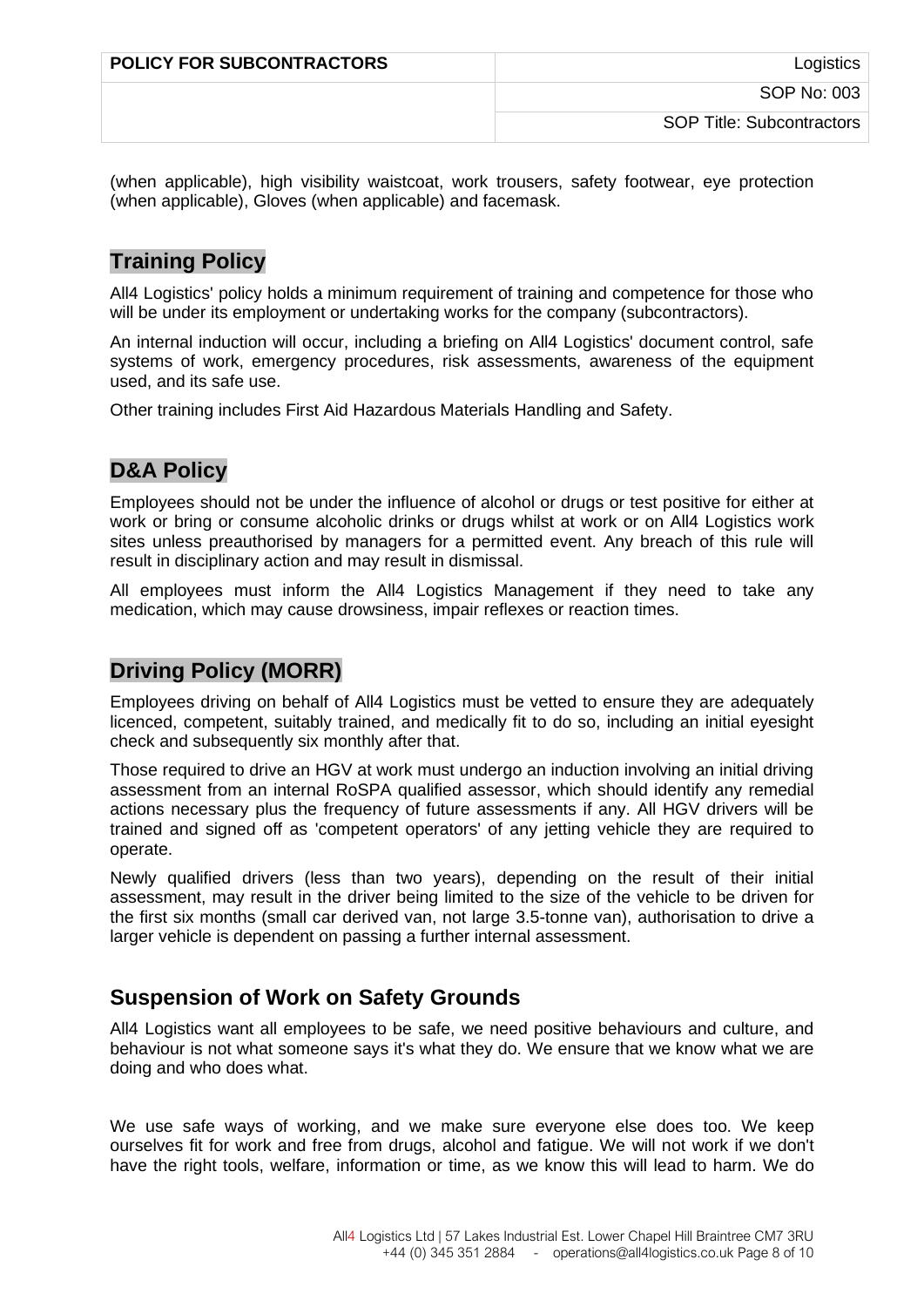| <b>POLICY FOR SUBCONTRACTORS</b> | Logistics                 |
|----------------------------------|---------------------------|
|                                  | SOP No: 003               |
|                                  | SOP Title: Subcontractors |

not walk by or turn a blind eye - where we see possible problems, we walk over to talk, challenge positively, and break bad habits. And if it does go wrong, we remain optimistic and report close calls, injury or damage.

All4 Logistics' policy ensures that any worker does not carry out tasks where the risk to health, safety, or welfare of themselves or others is considered unacceptable.

The Directors and senior managers encourage the identification of unsafe acts and conditions and other issues related to the management of the company and its personnel to be reported without the individual's fear of disciplinary action or being disadvantaged in any way.

All4 Logistics Ltd have arrangements in place for the

- 1. Recording of unsafe acts, unsafe conditions
- 2. Managing the refusal-to-work process
- 3. Ensuring that the rights of worker are protected throughout the process

## **Working Hours policy / Extension of Working Hours**

All4 Logistics requires that the working times of operatives comply with the following limits:

- The maximum number of shifts for All4 Logistics is no more than 13 shifts to be worked in any 14-day period.
- The maximum hours worked (planned) for All4 Logistics are no more than 14 hours to be worked per shift (excluding paid breaks). No more than 65 hours to be worked per week (excluding paid breaks).
- Employees are entitled to a rest period of not less than 11 consecutive hours in each 24-hour period.
- Employees have the right to an uninterrupted 24 hours without any work during each week or to an uninterrupted 48 hours during each fortnight.
- In emergency situations, to cover essential work only, and provided no alternative arrangements can be made, the limits shown above may be exceeded if authorised by a Senior Manager or Director.

# **6. FURTHER INFORMATION**

Further information and advice on this policy can be obtained from the DIRECTOR, Caroline Millea Downing, [caroline@all4logistics.co.uk,](mailto:caroline@all4logistics.co.uk) +44 (0) 345 351 2884.

#### **Signed by**

Caroline Millea Downing

DIRECTOR